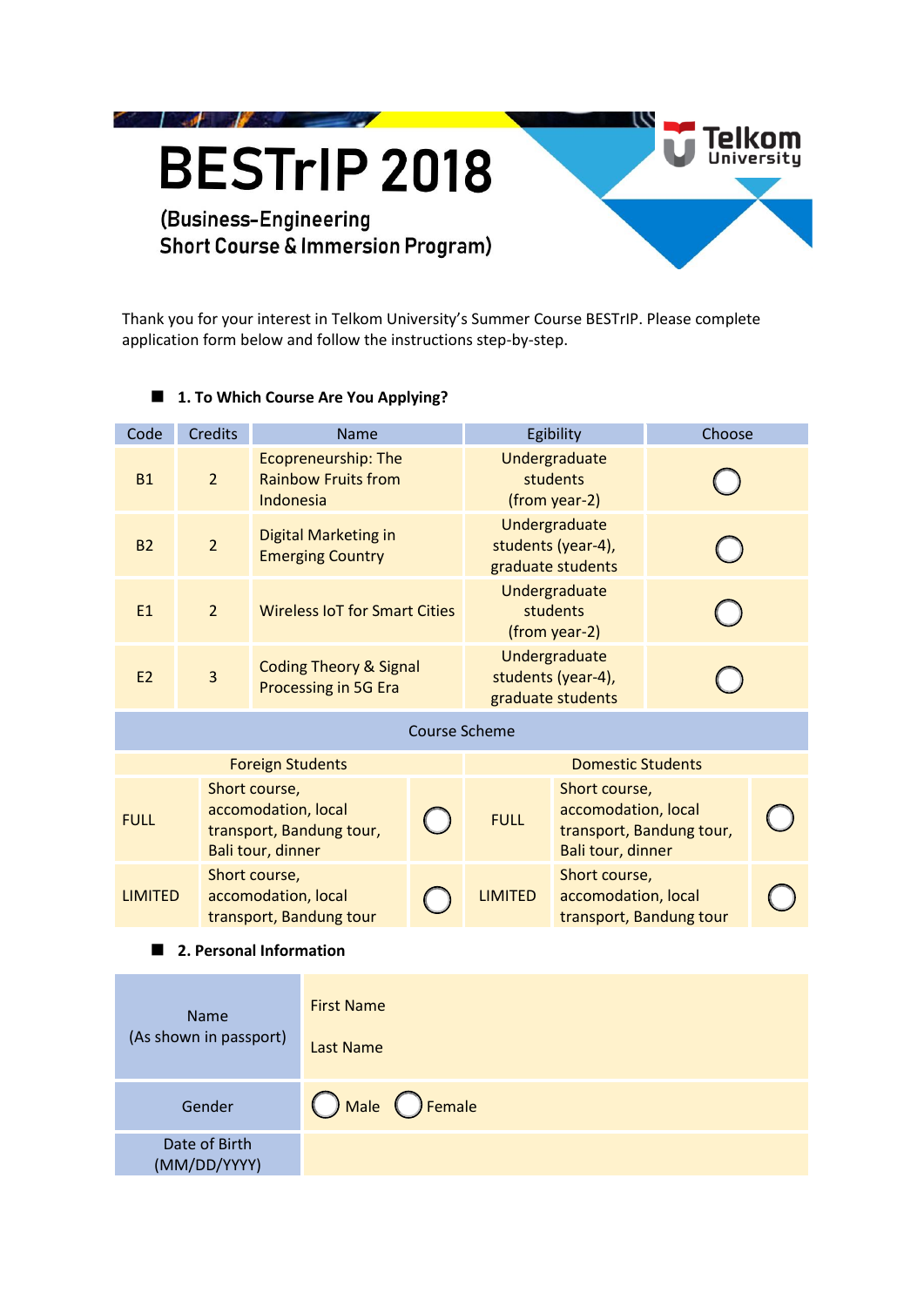| Nationality                 |                                     |  |  |  |  |
|-----------------------------|-------------------------------------|--|--|--|--|
| Passport No.                | <b>Expiry Date</b><br>(MM/DD/YYYY)  |  |  |  |  |
| 3. Contact Information      |                                     |  |  |  |  |
| <b>Address</b>              | <b>Post Code</b><br>City<br>Country |  |  |  |  |
| <b>Phone Number</b>         |                                     |  |  |  |  |
| <b>E-Mail Address</b>       |                                     |  |  |  |  |
| 4. Emergency Contact (Home) |                                     |  |  |  |  |
| <b>Name</b>                 |                                     |  |  |  |  |
| Relation                    | OFather O Mother O Brother O Sister |  |  |  |  |
| <b>Phone Number</b>         |                                     |  |  |  |  |

## **5. Academic Information**

E-Mail Address

| Level of Study                                 | Bachelor Master Doctor                         |  |  |  |  |  |
|------------------------------------------------|------------------------------------------------|--|--|--|--|--|
|                                                | <b>Partner</b><br>$\ddot{\ddot{}}$ .<br>Select |  |  |  |  |  |
| <b>University Name</b>                         | Non Partner:                                   |  |  |  |  |  |
| Major                                          |                                                |  |  |  |  |  |
| Year / Semester                                | Year $/1st$<br>Semester<br>1st                 |  |  |  |  |  |
| Student ID Number at<br><b>Home University</b> |                                                |  |  |  |  |  |
| <b>GPA</b><br>(Out of 4.0)                     | /4.0                                           |  |  |  |  |  |